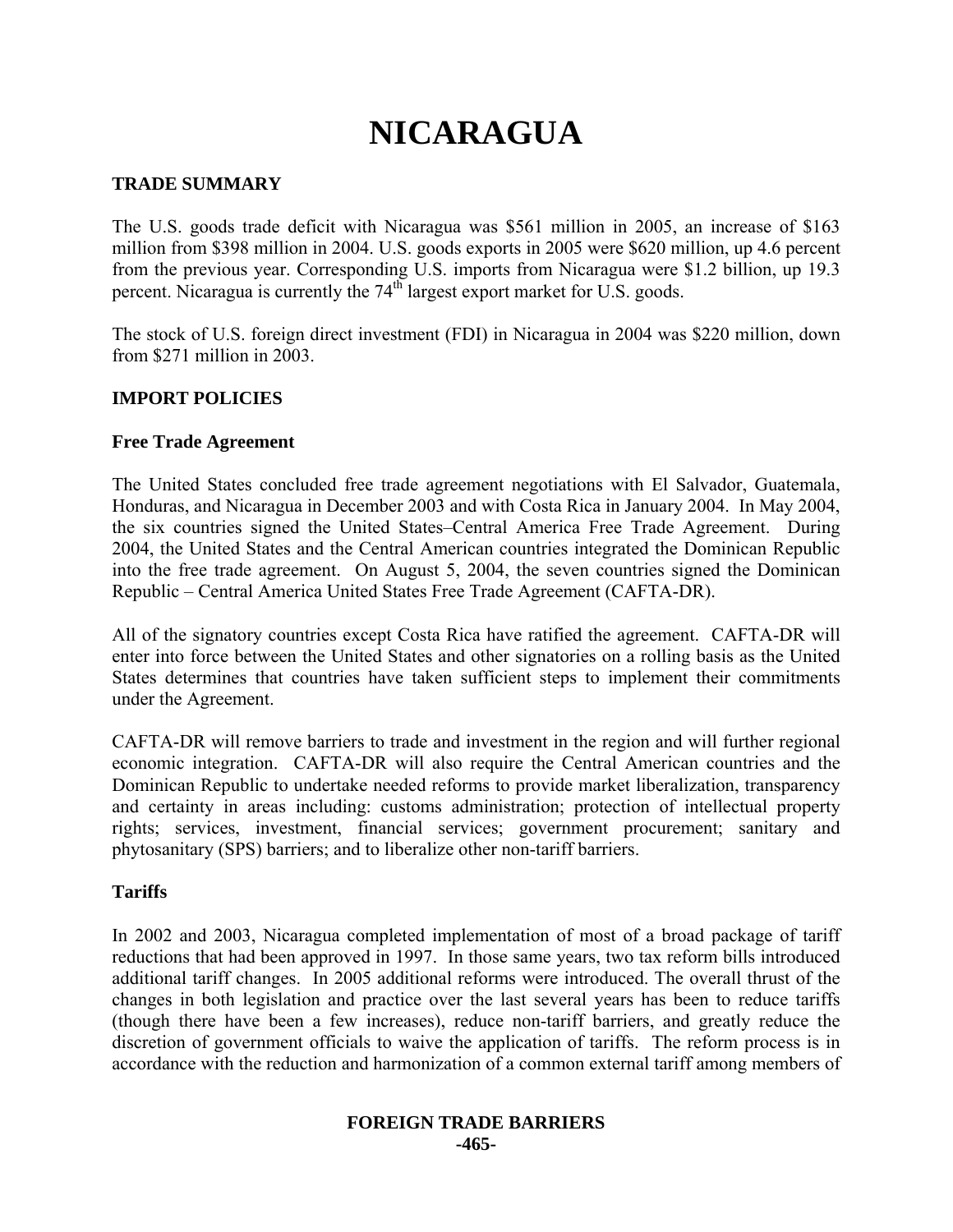the Central American Common Market (CACM) to between zero percent and 15 percent on most items.

Reforms introduced in 2005 affected tourism investments, ending exemptions on the taxation of certain imported items, including taxes on a list of luxury products and materials that are necessary to develop tourism attractions. The Ministry of Tourism and the private sector have been lobbying the National Assembly to re-establish tourism incentives and to approve a new law that would allow tourism companies to issue investment bonds.

Nicaragua imposes regular import duties of 10 percent or 15 percent on many final consumer goods, a duty of 0 percent to 5 percent on most primary goods and a duty of 5 percent to 10 percent on intermediate goods from outside Central America that compete with products produced in CACM countries. The tariff is assessed on a good's Cost, Insurance, and Freight (CIF) value. Once the CAFTA-DR goes into effect, about 80 percent of U.S. industrial and commercial goods will enter the region duty-free, with the remaining tariffs on such goods phased out over 10 years. Nearly all textile and apparel goods that meet the Agreement's rules of origin will be duty-free and quota-free immediately, promoting new opportunities for U.S. and regional fiber, yarn, fabric and apparel manufacturing. The Agreement's tariff treatment for textile and apparel goods may be made retroactive to January 1, 2004.

A small number of protected agricultural commodities, notably rice and chicken parts, have particularly high tariff rates. Processed rice faces tariffs as high as 61 percent, down from a maximum of 103.5 percent in 2002. Certain chicken parts face a tariff of 170 percent. Tariffs on corn, previously higher, now range from 10 percent to 15 percent. In May 2003, Nicaragua raised tariffs on cheese and certain other dairy products from countries outside the CACM region to a common external tariff rate of 40 percent, from a prior rate of 15 percent, an increase that was consistent with Nicaragua's WTO obligations.

Under the CAFTA-DR, Nicaragua will eliminate its tariffs on nearly all agricultural products within 15 years, including its tariffs on rice and yellow corn. Nicaragua will eliminate its tariffs on chicken leg quarters within 18 years and on dairy products within 20 years. For the most sensitive products, tariff rate quotas will permit some immediate duty-free access for specified quantities during the tariff phase-out period, which will expand over time. Nicaragua will liberalize trade in white corn through expansion of a TRQ.

## **Non-Tariff Measures**

A "consumption tax" on luxury items is levied on a limited number of items. The tax is generally lower than 15 percent, with a few exceptions noted below. Although the ISC ("Impuesto Selectivo de Consumo" or "Selective Consumption Tax.") is not applied exclusively to imports, the value on which it is based varies depending on whether the product is produced domestically or abroad. While the ISC on domestic goods is based on a manufacturer's price, the ISC on imported goods is based on the CIF value. Alcoholic beverages and tobacco products are exceptions; for these products, the ISC is based on the price charged to the retailer.

#### **FOREIGN TRADE BARRIERS -466-**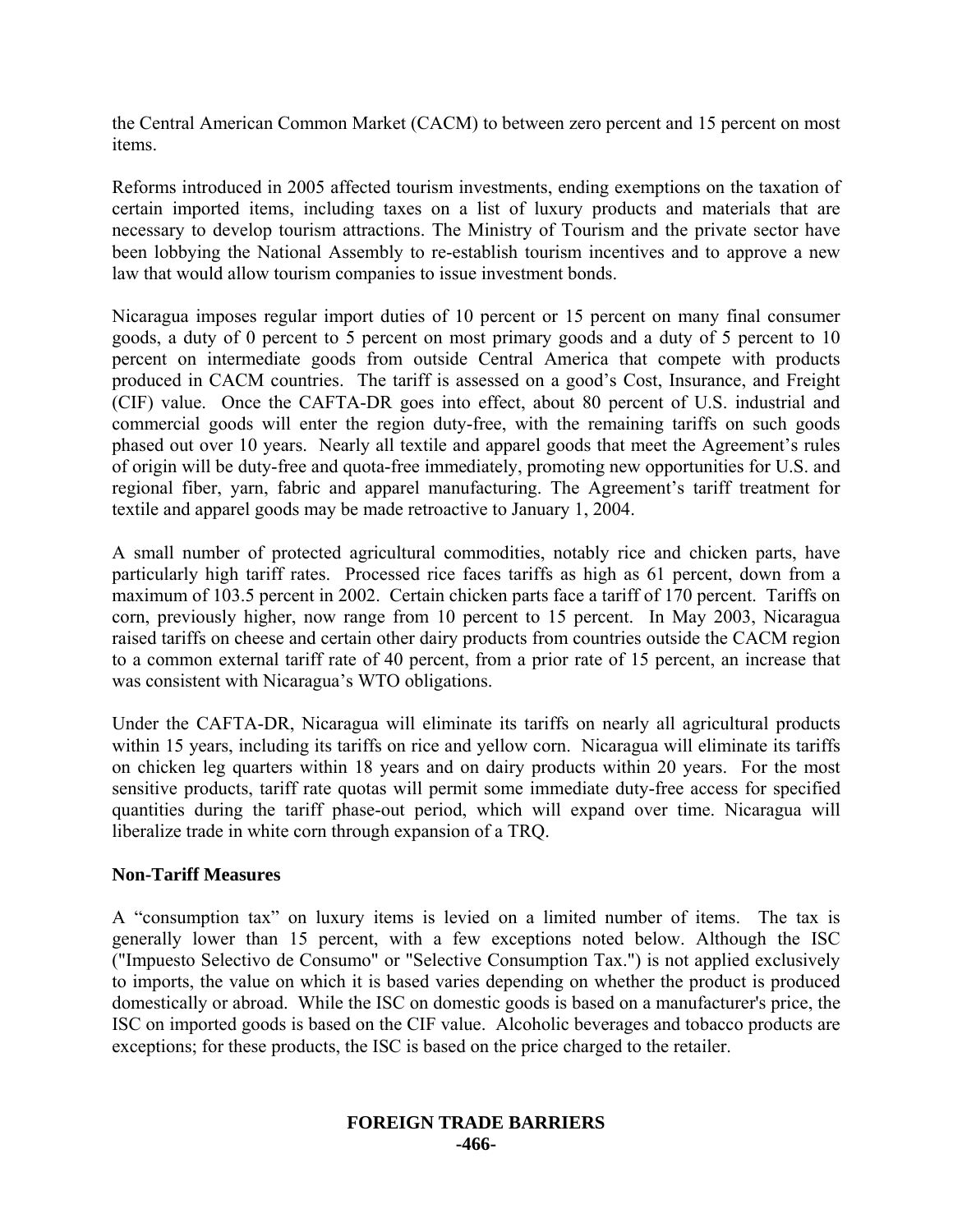In accordance with April 2000 amendments to Nicaragua's tax laws, the ISC on soft drinks was lowered from a level of 18 percent in 1999 to 15 percent in 2000 and 12 percent in 2001. A further reduction to the target rate of 9 percent became effective in 2004.

# **STANDARDS, TESTING, LABELING AND CERTIFICATION**

Products that meet domestic U.S. standards are generally accepted in the Nicaraguan market with little need for further certification. U.S. exporters of food products must meet minimal phytosanitary and labeling requirements. In Nicaragua, all brands of alcoholic beverages must be registered annually with the Ministry of Public Health, and import licenses are required to import beverage alcohol. Under CAFTA-DR, Nicaragua commits to abide by the terms of the WTO's Import Licensing Agreement.

U.S. industry has expressed concern with Nicaragua's proposed standards for rum and aguardiente. However, the five Central American countries, including Nicaragua, are in the process of developing common standards for several products, including distilled spirits, which could serve to increase market access and facilitate trade. Nicaragua committed under the CAFTA-DR to explicitly recognize Bourbon and Tennessee whiskey as distinctive products of the United States, an objective of our distilled spirits industry.

Law 291 established a regulatory process for approving genetically modified organisms for import or sale under the responsibility of the interagency commission for risk evaluation (CONARGEN). Imported agricultural products derived from biotechnology are supposed to be identified as such.

When the United States and Central America launched the free trade agreement negotiations, they initiated an active working group dialogue on SPS barriers to agricultural trade that met alongside the negotiations to facilitate market access. The objective was to leverage the impetus of active trade negotiations to seek changes to the Central American countries' SPS regimes. Through the work of this group, Nicaragua has committed to resolve specific measures affecting U.S. exports to Nicaragua. In particular, for meat, poultry, and dairy products, under CAFTA-DR, Nicaragua will recognize the equivalence of the U.S. food safety and inspection system, thereby eliminating the need for plant-by-plant inspections.

# **GOVERNMENT PROCUREMENT**

Nicaragua is not a party to the WTO Agreement on Government Procurement. Nicaragua's law on government procurement, which went into effect in January 2000, provides for nondiscrimination among suppliers and requires that most government procurement contracts be advertised in national newspapers and on the Internet. However, some suppliers have complained of inadequate notification of pending procurements. Nicaragua is moving toward the implementation of a computer-based system that would provide more transparency and efficiency in the bidding process.

The CAFTA-DR requires fair and transparent procurement procedures, including advance notice of purchases and timely and effective bid review procedures, for procurement covered by the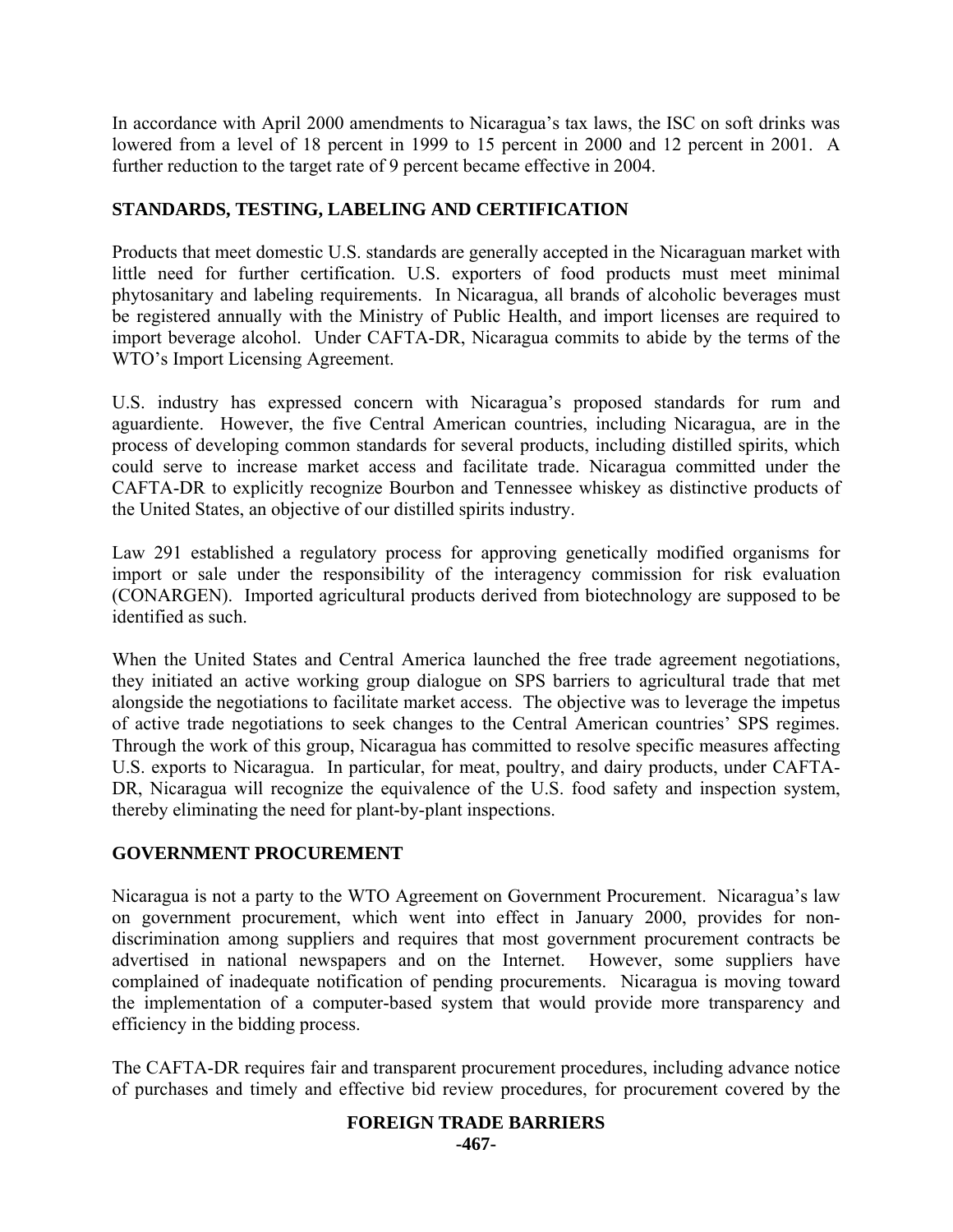Agreement. Under the CAFTA-DR, U.S. suppliers will be permitted to bid on procurements of most Nicaraguan government entities, including key ministries and state-owned enterprises on the same basis as Nicaraguan suppliers.

e anti-corruption provisions in the Agreement require each government to ensure that bribery in matters affecting trade and investment, including in government procurement, is treated as a criminal offense, or is subject to comparable penalties, under its law.

# **EXPORT SUBSIDIES**

Nicaragua does not provide export financing. However, all exporters receive tax benefit certificates equivalent to 1.5 percent of the FOB port of exit value of the exported goods. Foreign inputs for Nicaraguan export goods from the country's free trade zones enter duty-free and are exempt from value-added tax. Under the CAFTA-DR, Nicaragua may not adopt new duty waivers or expand existing duty waivers conditioned on the fulfillment of a performance requirement (e.g., the exportation of a given level or percentage of goods). Nicaragua may maintain existing duty waiver measures provided such measures are consistent with its WTO obligations.

# **INTELLECTUAL PROPERTY RIGHTS (IPR) PROTECTION**

Nicaragua has strengthened its legal framework for protection of intellectual property rights over recent years. Nonetheless, although the Nicaraguan government has dedicated three public prosecutors solely to IPR issues, enforcement remains weak. Protection of well-known trademarks is poorly enforced. According to industry sources, the government has made several attempts to crack down on music recording piracy since 2001, including raids in April 2005 and January 2006. The police took custody of 13,000 pirated CDs and DVDs during the most recent raid, though no arrests were reported. Although some pirated material has been destroyed by authorities, anecdotal evidence suggests an increase in the reproduction of pirated music and videos. The U.S. Government and industry are working with the Nicaraguan government to provide training for effective enforcement. Lack of regulation establishing procedures to guarantee the protection of pharmaceutical and agricultural product test data against unfair commercial use also remains a serious concern. Implementation of the CAFTA-DR obligations will require Nicaragua to protect undisclosed test data submitted for the purpose of product marketing approval of pharmaceutical and agricultural chemical products against disclosure and unfair commercial use.

Implementation of CAFTA-DR obligations should also strengthen Nicaragua's IPR protection regime. Implementation of those obligations should also provide stronger deterrence against piracy and counterfeiting by criminalizing end user piracy and requiring Nicaragua to authorize the seizure, forfeiture, and destruction of counterfeit and pirated goods and the equipment used to produce them. The CAFTA-DR text also mandates both statutory and actual damages for copyright and trademark infringement, to help ensure that monetary damages can be awarded even when it is difficult to assign a monetary value to the violation.

### **FOREIGN TRADE BARRIERS -468-**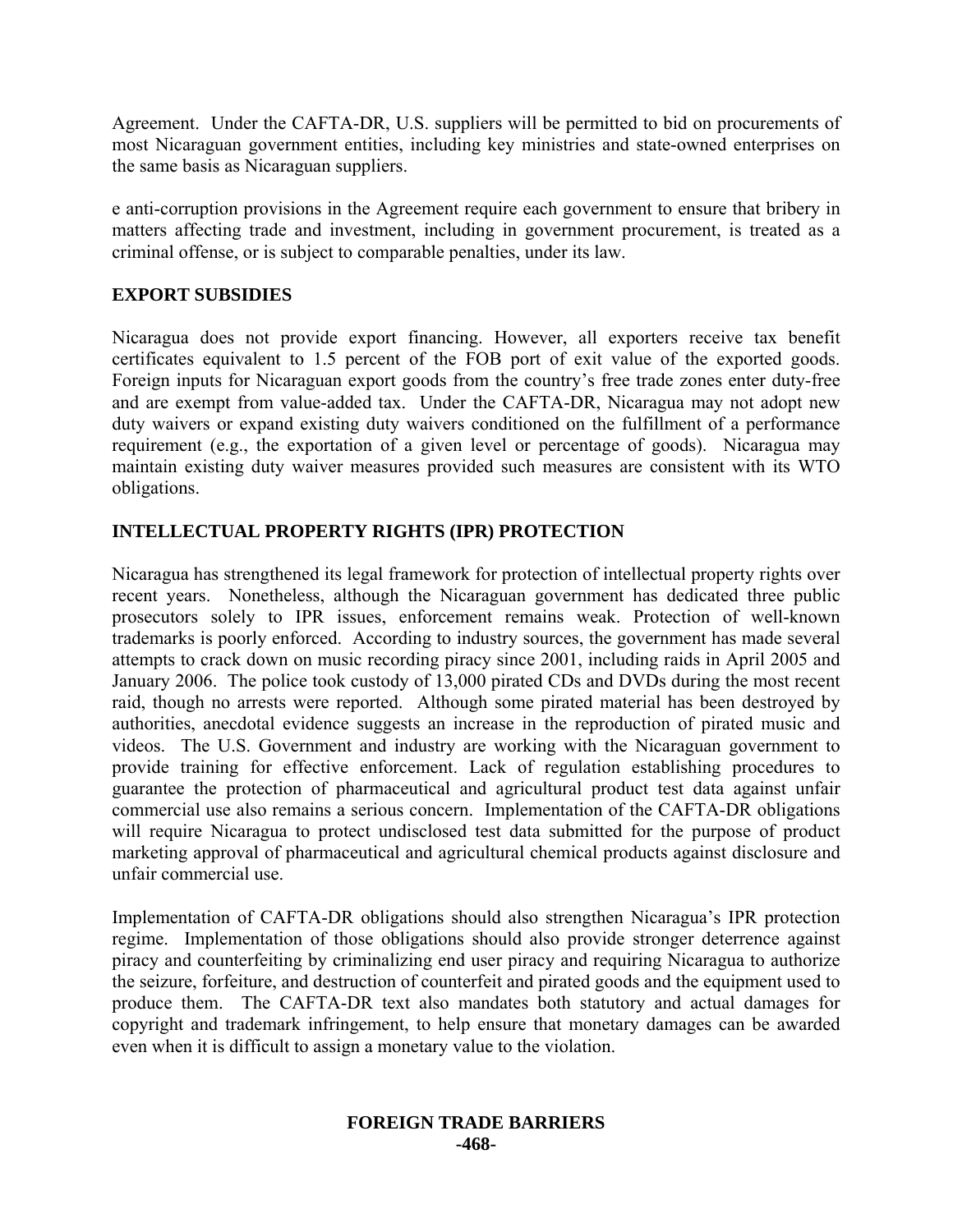### **SERVICES BARRIERS**

### **Financial Services**

Nicaragua has ratified its commitments under the 1997 WTO Financial Services Agreement. Nicaragua's WTO commitments cover most banking services, including acceptance of deposits, lending, leasing, guarantees, and foreign exchange. However, its WTO commitments do not cover security or asset management. Nicaragua allows foreign banks to operate either as 100 percent-owned subsidiaries or as branches, but no U.S. bank has yet re-entered the Nicaraguan financial market since several major U.S. banks withdrew in the 1970s, although a U.S. financial company is in the process of acquiring a 49 percent stake in a Nicaraguan-owned regional bank. The CAFTA-DR will make it easier for U.S. banks to enter the Nicaraguan market. U.S. financial service suppliers will have full rights to establish subsidiaries, joint ventures or branches for banks. Under the Poverty Reduction and Growth Facility (PRGF) agreement with the IMF, Nicaragua committed to strengthen the financial sector framework through reforms to laws on banks, the Superintendency of Banks and Other Financial Institutions (SIBOIF), and on the Guarantee of Deposits in Institutions of the Financial System (FOGADE). Legislation was enacted in October and November of 2005.

The country's banking system is stabilizing after having undergone severe restructuring in recent years. Banco del Istmo (BANITSMO), from Panama, started operations in Nicaragua in January 2005. Banco ProCredit (formerly Financiera ProCredit, a microfinance institution) was authorized to operate as a bank in October 2005.

Legislation passed in 1996 opened the insurance industry to private sector participation. Private insurance companies now compete with the government-owned firm INISER. No U.S. or other foreign insurance company has entered the Nicaraguan market. Under the CAFTA-DR, U.S. insurance suppliers will have full rights to establish subsidiaries, joint ventures or branches. Nicaragua will allow U.S.-based firms to supply insurance on a cross-border basis, including reinsurance; reinsurance brokerage; marine, aviation and transport (MAT) insurance; and other insurance services. Further, Nicaragua will accord substantial market access in services across their entire services regime, subject to very few exceptions.

The telecommunications sector is now fully privatized. In 2001 the government decided to sell a 40 percent stake in Enitel, the former state telephone company, to a consortium formed by Swedish telecoms group Telia Swedtel AB and Honduran electricity utility Emce. The remaining stake was sold to Mexican telecommunications company America Movil in December 2003. America Movil also obtained a license to operate the cellular company Alo PCS. In August 2004, América Móvil increased its interest in Enitel to 99.03 percent, and applied for authorization to merge Enitel Movil with Sercom Nicaragua. In October 2004, BellSouth completed the sale of its Nicaraguan unit TCN BellSouth to Telefónica Móviles. As a result, the mobile industry in Nicaragua is served by only two nationwide operators: Telefónica Móviles and América Móvil. Enitel controls switching for all cellular service, and therefore continues to exercise leverage over companies seeking interconnection.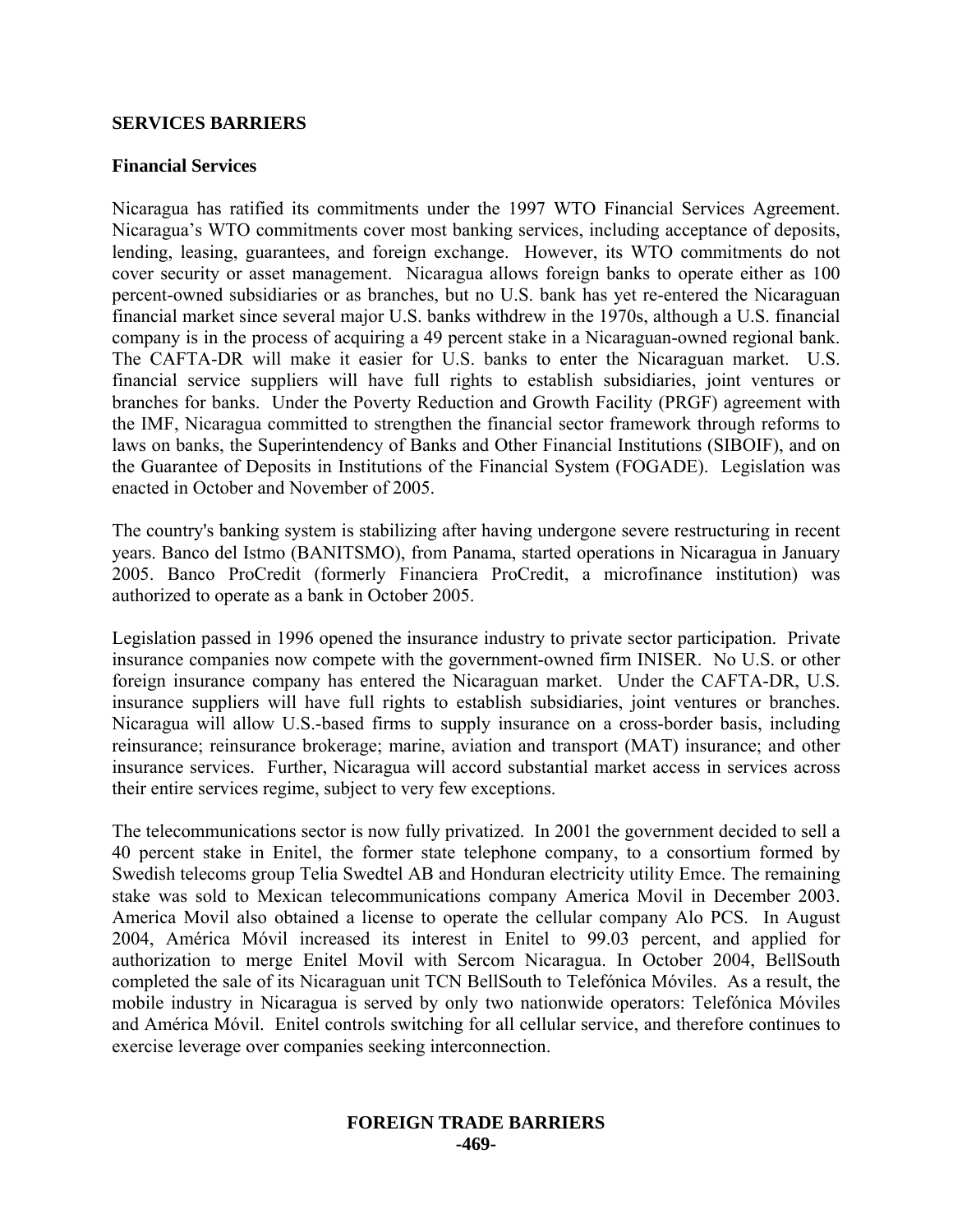At the end of 2004, Enitel unilaterally imposed a 100 percent increase in termination rates for calls sent to wireless networks and blocked traffic to such networks when carriers refused to pay the increase. This action by Enitel was met with little effective intervention by the regulatory entity TELCOR to require Enitel to justify such rate increases. Additionally, TELCOR has encouraged competition in its licensing and regulatory practices, although the opening of the fixed-line and international telephony markets was delayed until October 2005 due to an institutional crisis. Under the CAFTA-DR, Nicaragua has committed to open its telecommunications sector to service and investment by U.S. providers.

The Law on Promotion of National Artistic Expression and on Protection of Nicaraguan Artists (Law no. 215, National Gazette 134, July 17, 1996) requires that foreign production companies contribute 5 percent of total production costs to a local cultural fund. In addition, the law requires that 10 percent of the technical, creative or artistic staff must be hired locally. Under the CAFTA-DR, Nicaragua would no longer require these contributions or local hiring for film production.

# **INVESTMENT BARRIERS**

Poorly enforced property rights and the resulting proliferation of property disputes are among the most serious barriers to investment in Nicaragua. The Sandinista government confiscated nearly 30,000 properties during the 1980s. Many thousands of individuals have filed claims since 1992 for compensation or return of properties. As of July 2005, the Nicaraguan government had settled over 4300 U.S. citizen claims. Seven hundred eighty embassy-registered U.S. claims remain outstanding. While there has been progress in resolving claims, many valuable properties remain in the hands of the government or private parties, including former Sandinista government officials and military officers. Property claimants can sue for return of their properties, but the legal system favors the current occupants. The Nicaraguan government offers low-interest bonds as a means of compensation in most instances. The United States continues to urge the Nicaraguan government to resolve claims.

Nicaragua and the United States concluded a Bilateral Investment Treaty (BIT) in July 1995. Nicaragua's National Assembly ratified the BIT in June 1996, but the U.S. Senate has not ratified it. However, the investment chapter of the CAFTA-DR includes provisions for the protection of U.S. investors similar to those in the 1995 BIT by establishing a secure, predictable legal investment framework. Under the CAFTA-DR, all forms of investment will be protected, including enterprises, debt, concessions, contracts and intellectual property. U.S. investors will enjoy in almost all circumstances the right to establish, acquire and operate investments in Nicaragua on an equal footing with local investors. Among the rights afforded to U.S. investors are due process protections and the right to receive a fair market value for property in the event of an expropriation. Investor rights will be backed by an effective, impartial procedure for dispute settlement that is fully transparent. Submissions to dispute panels and panel hearings will be open to the public, and interested parties will have the opportunity to submit their views.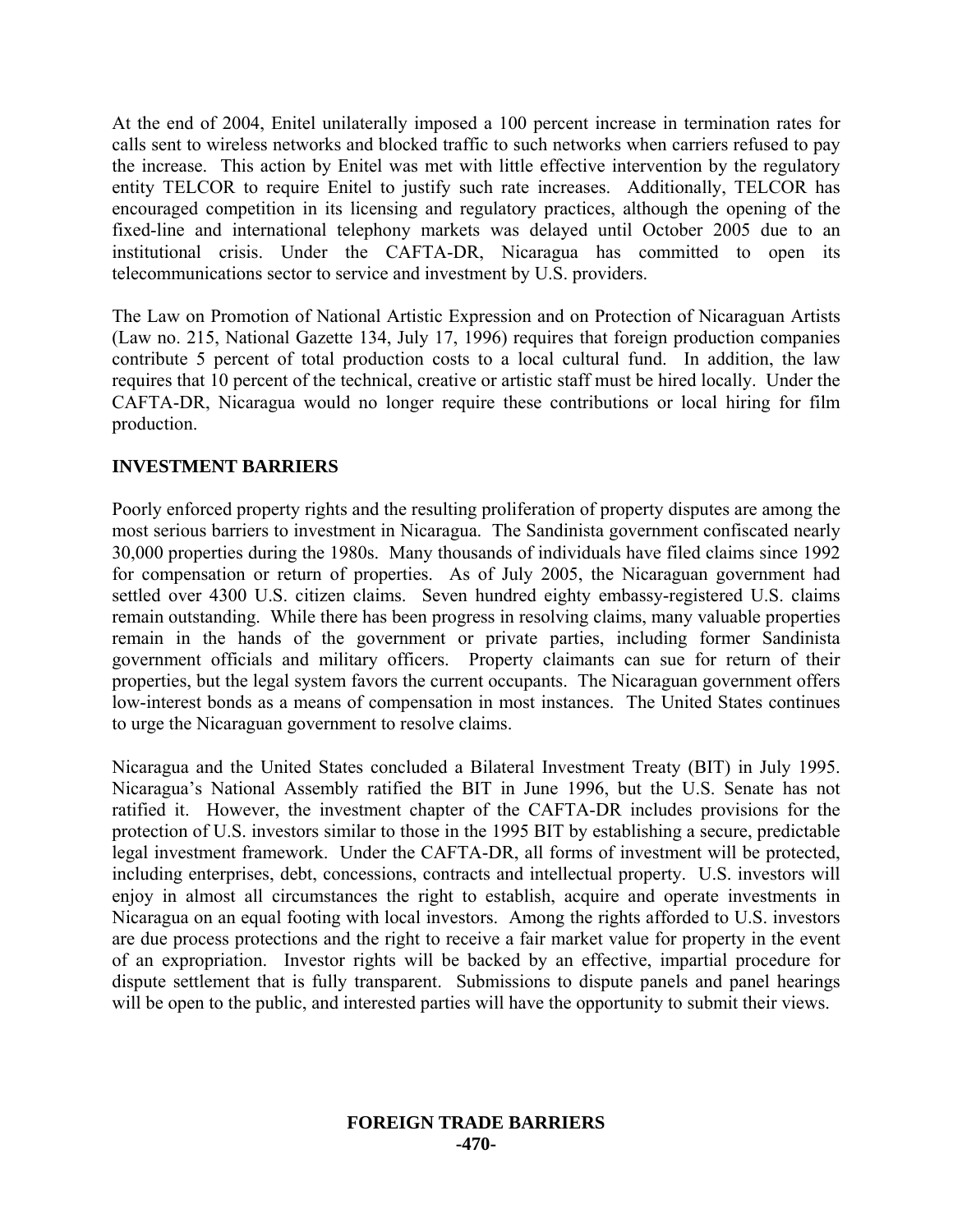## **ELECTRONIC COMMERCE**

Electronic commerce is not well developed in Nicaragua. Currently, there are no laws or regulations restricting its use or regulating the treatment of electronic transactions. The CAFTA-DR includes provisions on electronic commerce that reflect the issue's importance in global trade and the importance of supplying services by electronic means as a key part of a vibrant electronic commerce environment. Under the Agreement, Nicaragua committed to provide nondiscriminatory treatment of digital products and not to impose customs duties on such products, and to cooperate in numerous policy areas related to electronic commerce.

## **OTHER BARRIERS**

Voices within and outside of Nicaragua have raised concerns that Nicaragua's legal system is weak and cumbersome. Many members of the judiciary, including those at high levels, are widely believed to be corrupt or subject to outside political pressures. Enforcement of court orders is uncertain and frequently subject to non-judicial considerations. Foreign investors are not specifically targeted but are often at a disadvantage in disputes against nationals with political connections. Recognizing Nicaragua's reputation for problems with corruption, President Bolaños has made anti-corruption a centerpiece of his administration's domestic policy. This contributed to Nicaragua's selection, during 2004, as a country eligible to apply for Millennium Challenge Account (MCA) assistance. MCA countries are deemed to have shown a commitment to rule justly (including by tackling corruption), investing in their people, and encouraging economic freedom. The anti-corruption provisions in the CAFTA-DR require each government to ensure that bribery in matters affecting trade and investment is treated as a criminal offense, or is subject to comparable penalties, under its law.

The Nicaraguan government accepts binding international arbitration of investment disputes between foreign investors and the state. The government of Nicaragua signed the 1958 New York Convention on the recognition and enforcement of foreign arbitration awards and submitted it to the National Assembly in early 2003. The National Assembly approved it in June 2003. Although the Nicaraguan government is party to both the Inter-American Convention on Arbitration and the New York Convention on Arbitration, and is a member of the International Center for the Settlement of Investment Disputes (ICSID), before the new arbitration law was published there was no law allowing for arbitration between private parties. In June 2004, the Nicaraguan Chamber of Commerce submitted a draft arbitration law to the National Assembly, based on the UN Model Law on International Commercial Arbitration. The new law was approved by the National Assembly in May 2005 and published in June 2005. Arbitration clauses in business contracts will allow companies to avoid dependence on the Nicaraguan judicial system; however, either party to an arbitration case may, under the 2005 law, submit a motion to the Supreme Court seeking to nullify the arbiter's decision.